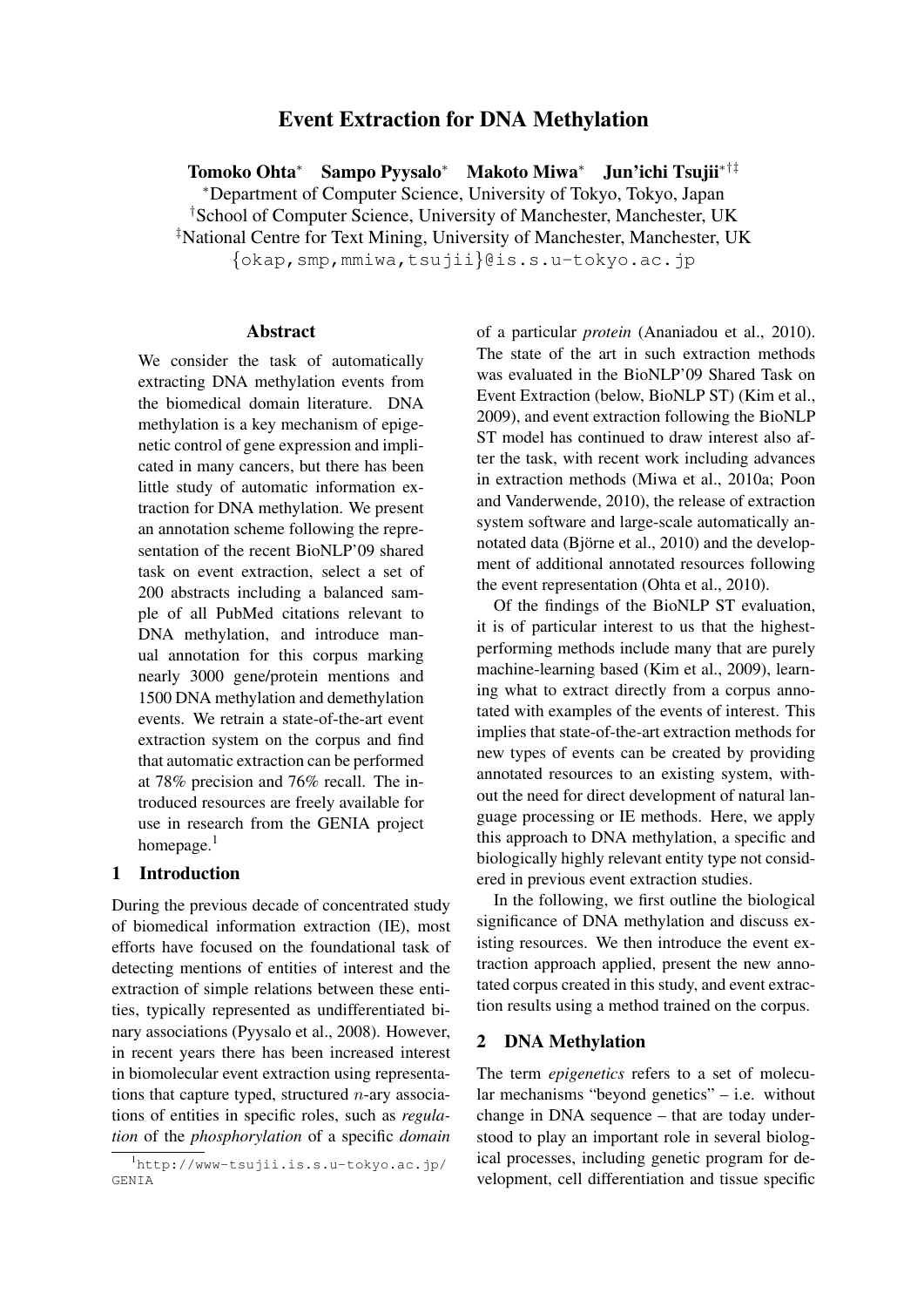gene expression. DNA methylation was first suggested as an epigenetic mechanism for the control of gene activity during development in 1975 (Riggs, 1975; Holliday and Pugh, 1975), and the role of DNA methylation in cancer was first reported in 1987 (Holliday, 1987). DNA methylation of CpG islands in promoter regions is now understood to be one of the most consistent genetic alterations in cancer, and DNA methylation is a prominent area of study.

Chemically, DNA methylation is a simple reaction adding a methyl group to a specific position of cytosine pyrimidine ring or adenine purine ring. While a single nucleotide can only be either methylated or unmethylated, in text the overall degree of promoter methylation is often reported as hypo- and hyper-methylation, with hyper-methylation implying that the expression of a gene is silenced. Because of the precise definition of the phenomenon and the relatively specific terms in which it is typically discussed in publications, we expected it to provide a well-defined target for annotation and automatic extraction.

#### 2.1 DNA Methylation in PubMed

We follow common practice in biomedical IE in drawing texts for our corpus from PubMed abstracts. Currently containing more than 20 million citations for biomedical literature (over 11M with abstracts) and growing exponentially (Hunter and Cohen, 2006), the literature database provides a rich resource for IE and text mining.

To facilitate access to documents relevant to specific topics, each PubMed citation is manually assigned terms that identify its primary topics using MeSH, a controlled vocabulary of over 25,000 terms. MeSH contains also a *DNA Methylation* term, allowing specific searches for citations on the topic. Figure 1 shows the number of citations per year of publication matching this term contrasted with overall citations, illustrating explosive growth of interest in DNA methylation, outstripping the overall growth of the literature. Particular increases can be seen after the introduction of DNA microarrays for monitoring gene expression (Schena et al., 1995) and the introduction of high-throughput screening methods (Kononen et al., 1998; MacBeath and Schreiber, 2000). The total number of PubMed citations tagged with *DNA Methylation* at the time of this writing is 15456 trol gene actrivey during development in 1995<br>
(Riggs, 1975; Holliday and Pugh, 1975), and the disposed in 1987 (Holliday in cancer was first re-<br>
note of CBN methylation in cancer and DNA methylation<br>
and Fore Sister and



Figure 1: Citations tagged with the MeSH term *DNA Methylation* compared to all citations in PubMed by publication year. Note different scales.

ber of documents tagged for the DNA methylation MeSH term and the human judgments assuring their relevance make querying for this term a natural choice for selecting text. However, direct PubMed query as the only selection strategy would ignore significant existing resources, discussed in the following.

#### 2.2 DNA Methylation Databases

A growing number of databases collating information on DNA methylation are becoming available. The first such database, MethDB (Amoreira et al., 2003), was introduced in 2001 and remains actively developed. MethDB contains PubMed citation references as evidence for contained entries, but no more specific identification of the expressions stating DNA methylation events. The methPrimerDB (Pattyn et al., 2006) database provides additional information on PCR primers on top of MethDB, but does not add further specification of the methylated gene or textbound annotation. PubMeth (Ongenaert et al., 2008) is a database of DNA methylation in cancer with evidence sentences from the literature. This database stores information on cancer types and subtypes, methylated genes and the experimental method used to identify methylation, as well as evidence sentences. MeInfoText, (Fang et al., 2008) is a database of DNA methylation and cancer information automatically extracted from PubMed documents matching the query terms *human, methylation and cancer* using term cooccurrence statistics. Of the DNA Methylation resources, only PubMeth and MeInfoText contain text-bound annotation identifying specific spans of characters containing the gene mention and ex-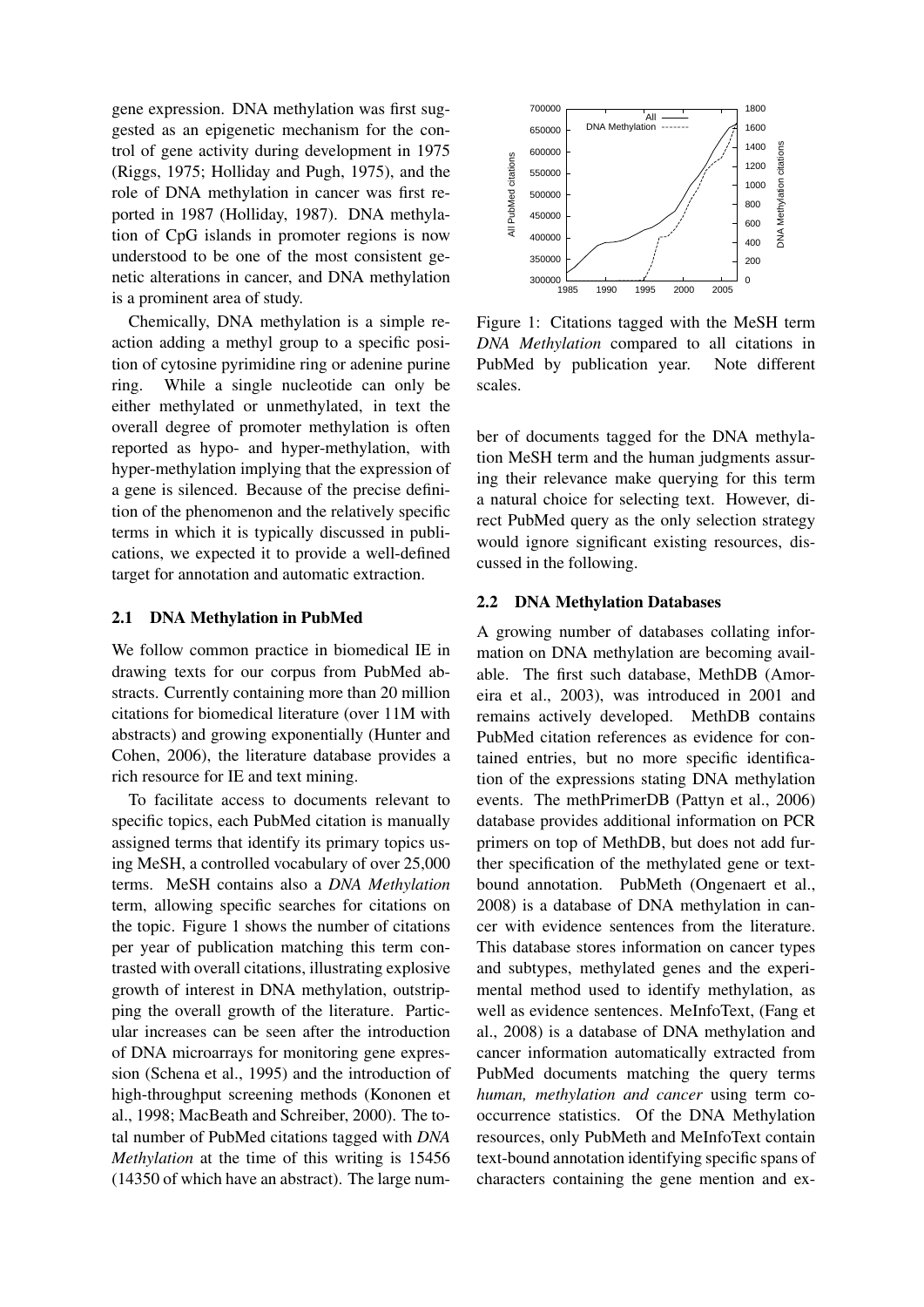- a) MS-PCR revealed the [methylation] of the [*p16*] gene in 10(34%)of 29 [NSCLCs]
- b) 30% (27 of 91) of [lung tumors] showed [hypermethylation] of the 5'CpG region of the [*p14ARF gene*]
- c) [Promotor hypermethylations] were detected in [*O6-methylguanine-DNA methyltransferase (MGMT), RB1,*
- *estrogen receptor, p73, p16INK4a, death-associated protein kinase, p15INK4b, and p14ARF*]
- d) The promoter region of the [*p16INK4*] gene was [hypermethylated] in the tumor samples of the primary or metastatic site

Table 1: Examples of PubMeth evidence sentence annotation. Annotated spans delimited by brackets and statements expressing methylation underlined, gene mentions shown in italics, and cancer mentions in bold.

pressing DNA methylation in evidence sentences supporting database entries. In this study, we consider specifically PubMeth as a source of reference text-bound annotations due to availability and the ability to redistribute derived data.

Initial text-bound annotations in PubMeth were generated using keyword lookup, but the database annotations are manually reviewed. Table 1 shows example evidence sentences from PubMeth and their annotated spans. While the PubMeth annotation differs from the BioNLP ST representation in a number of ways, such as not separating coordinated entities (Table 1c) and not annotating methylation sites (Table 1d), it provides both a reference identifying annotation targets from a biologically motivated perspective and a potential starting point for full event annotation.

## 3 Annotation

For annotation, we adapted the representation applied in the BioNLP ST on event extraction with minimal changes in order to allow systems developed for the task to be applied also for the newly annotated corpus. Documents were selected following the basic motivation presented above, with reference to the requirements specified by the annotation scheme, and some automatic preprocessing was applied as annotator support. This section details the annotation approach.

#### 3.1 Entity and Event Representation

For the core named entity annotation, we thus primarily follow the gene/gene product (GGP) annotation criteria applied for the shared task data (Ohta et al., 2009). In brief, the guidelines specify annotation of minimal contiguous spans containing mentions of specific gene or gene product (RNA/protein) names, where *specific name* is understood to be one allowing a biologist to identify the corresponding entry in a gene/protein database such as Uniprot or Entrez Gene. The annotation thus excludes e.g. names of families and complexes. A single annotation type, *Gene or gene*



Figure 2: Event annotation for phosphorylation.

*product*, is applied without distinction between genes and their products. In addition to the identification of the modified gene, it is important to identify the site of the modification. We marked mentions of sites relevant to the events as *DNA domain or region* terms following the original GE-NIA term corpus annotation guidelines (Ohta et al., 2002).

For representing DNA methylation events, the annotation applied to capture protein phosphorylation events in the BioNLP ST task 2 closely matched the needs for DNA methylation (Figure 2). While the Site arguments of the ST Phosphorylation events are protein domains, machinelearning based extraction methods should be able to associate this role with DNA domains given training data. We thus adopted a representation where DNA methylation events are associated with a gene/gene product as their Theme and a DNA domain or region as Site. Each event is also associated with a particular span of text expressing it, termed the *event trigger*. <sup>2</sup> We further initially marked catalysts using Positive regulation events following the BioNLP ST model, but dropped this class of annotation as a sufficient number of examples was not found in the corpus.

The event types of the BioNLP ST are drawn from the GENIA Event ontology (Kim et al., 2008), which in turn draws its type definitions from the community-standard Gene Ontology (GO) (The Gene Ontology Consortium, 2000). To maintain compatibility with these resources, we opted to follow the GO also for the definition of

 $2$ Annotators were instructed to always mark some trigger expression. We note that while we do not here specifically distinguish hypo- and hyper-methylation, the trigger annotations are expected to facilitate adding these distinctions if necessary.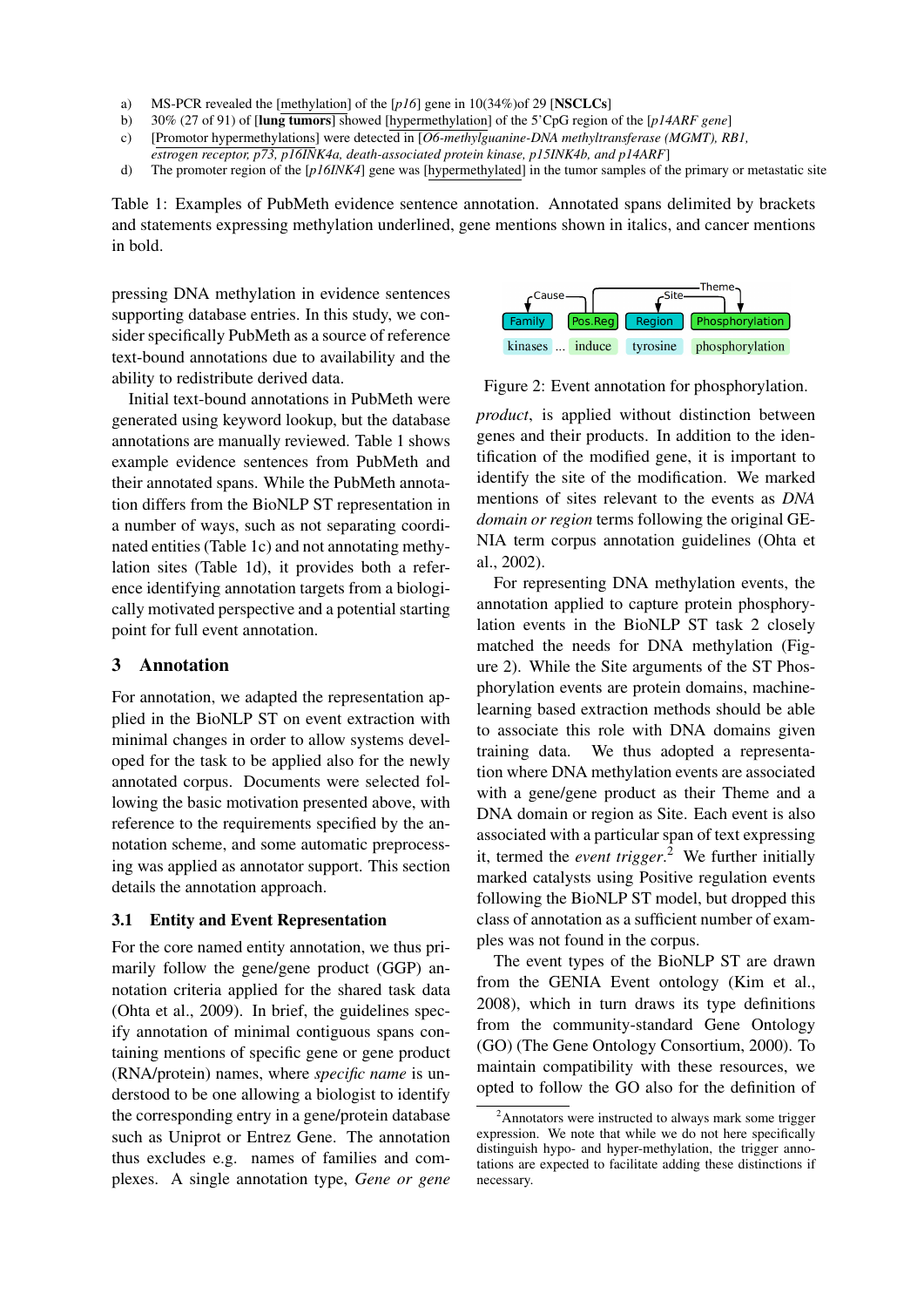the new event type considered here. GO defines DNA methylation as

The covalent transfer of a methyl group to either N-6 of adenine or C-5 or N-4 of cytosine.

We note that while the definition may appear restrictive, methylation of adenine N-6 or cytosine C-5/N-4 encompasses the entire set of ways in which DNA can be methylated. This definition could thus be adopted without limitation to the scope of the annotation.

#### 3.2 Document Selection

The selection of source documents for an annotated corpus is critical for assuring that the corpus provides relevant and representative material for studying the phenomena of interest. Domain corpora frequently consist of documents from a particular subdomain of interest: for example, the GENIA corpus focuses on documents concerning transcription factors in human blood cells (Ohta et al., 2002). Methods trained and evaluated on such focused resources will not necessarily generalize well to broader domains. However, there has been little study of the effect of document selection on event extraction performance. Here, we applied two distinct strategies to get a representative sample of the full scope of DNA methylation events in the literature and to assure that our annotations are relevant to the interests of biologists.

In the first strategy, we aimed in particular to select a representative sample of documents relevant to the targeted event types. For this purpose, we directly searched the PubMed literature database. We further decided not to include any text-based query in the search to avoid biasing the selection toward particular entities or forms of event expression. Instead, we only queried for the single MeSH term *DNA Methylation*. While this search is expected to provide high-prevision results for the full topic, not all such documents necessarily discuss events where specific genes are methylated. In initial efforts to annotate a random sample of these documents, we found that many did not mention specific gene names. To reduce wasted effort in examining documents that contain no markable events, we added a filter requiring a minimum number of (likely) gene mentions. We first tagged all 14350 citations tagged with *DNA Methylation* that have an abstract in PubMed us-The covalid transfer of a method group of the content transfer of a method group of the most than the definition may appear re-<br>Vectors. How that the definition may appear re-<br>Section. In this the definition of addinner N



Figure 3: Number of citations with given number of automatically tagged gene/protein mentions.

2008). We found that while the overwhelmingly most frequent number of tagged mentions per document is zero, a substantial mass of abstracts have large mention counts (Figure 3). $3$  We decided after brief preliminary experiments to filter the initial selection of documents to include only those in which at least 5 gene/protein mentions were marked by an automatic tagger. This excludes most documents without markable events without introducing obvious other biases.

In the second strategy, we extended and completed the annotation of a random selection of PubMeth evidence sentences, aiming to leverage existing resources and to select documents that had been previously judged relevant to the interests of biologists studying the topic. This provides an external definition of document relevance and allows us to estimate to what extent the applied annotation strategy can capture biologically relevant statements. This strategy is also expected to select a concentrated, event-rich set of documents. However, the selection may also necessarily carry over biases toward particular subsets of relevant documents from the original selection and will not be a representative sample of the overall distribution of such documents in the literature.

For producing the largest number of event annotations with the least effort, the most efficient way to use the PubMeth data would have been to simply extract the evidence sentences and complete the annotation for these. However, viewing the context in which event statements occur as centrally important, we opted to annotate complete abstracts, with initial annotations from Pub-Meth evidence sentences automatically transferred into the abstracts. We note that not all PubMeth

 $3$ The tagger has been evaluated at 86% F-score on a broad-coverage corpus, suggesting this is unlikely to severely misestimate the true distribution.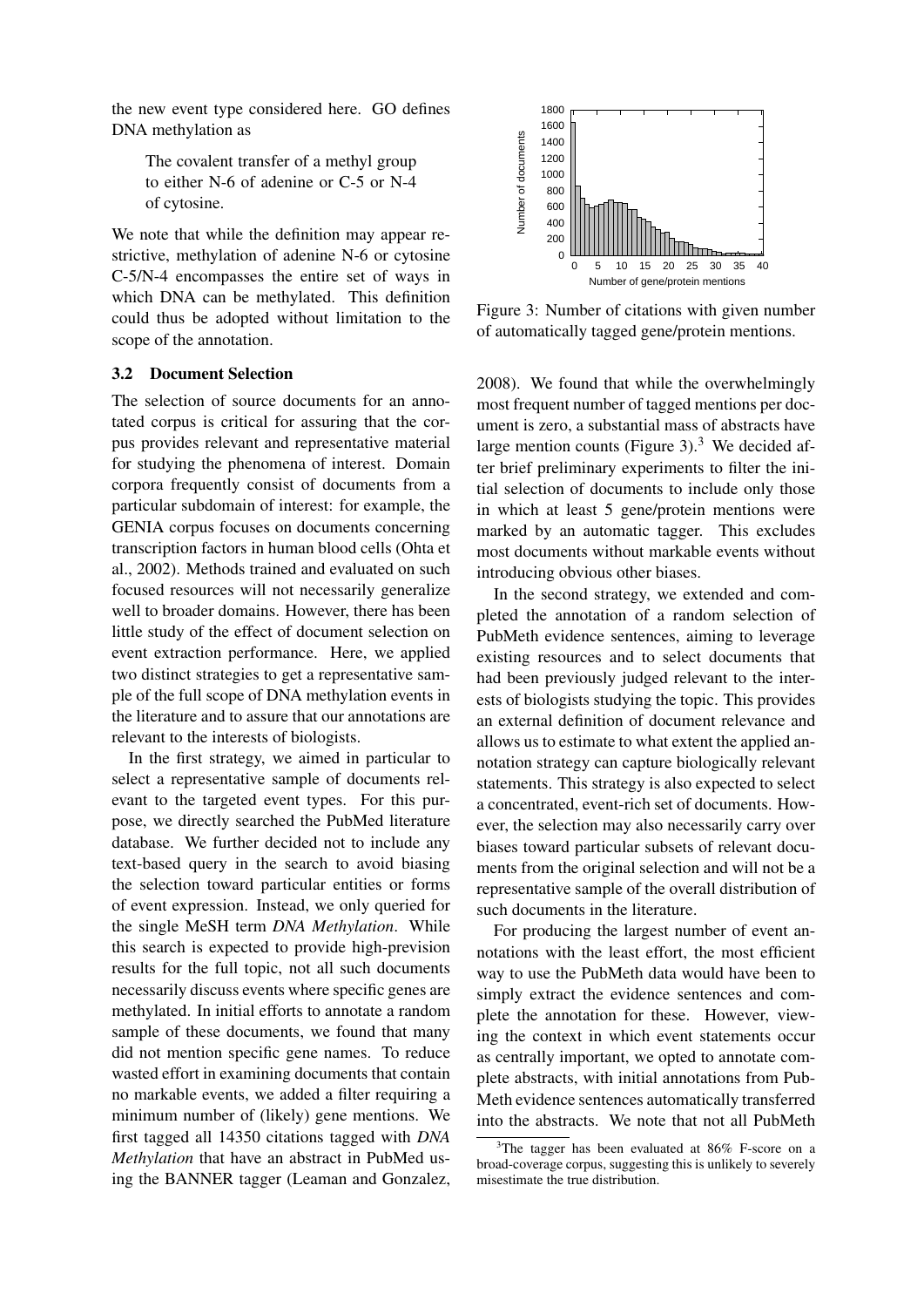evidence spans were drawn from abstracts, and not all that were matched a contiguous span of text. We could align PubMeth evidence annotations into 667 PubMed abstracts (approximately 57% of the referenced PMID number in PubMeth) and completed event annotation for a random sample of these.

#### 3.3 Document Preprocessing

To reduce annotation effort, we applied automatic systems to produce initial candidate sentence boundaries and GGP annotations for the corpus. For sentence splitting, we applied the GE-NIA sentence splitter<sup>4</sup>, and for gene/protein tagging, we applied the BANNER NER system (Leaman and Gonzalez, 2008) trained on the GENE-TAG corpus (Tanabe et al., 2005). The GENETAG guidelines and gene/protein entity annotation coverage are known to differ from those applied for GGP annotation here (Wang et al., 2009). However, the broad coverage of PubMed provided by the GENETAG suggests taggers trained on the corpus are likely to generalize to new subdomains such as that considered here. By contrast, all annotations following GGP guidelines that we are aware of are subdomain-specific.

We note that all annotations in the produced corpus are at a minimum confirmed by a human annotator and that events are annotated without performing initial automatic tagging to assure that no bias toward particular extraction methods or approaches is introduced.

#### 4 Results

#### 4.1 Corpus Statistics

Corpus statistics are given in Table 2. There are some notable differences between the subcorpora created using the different selection strategies. While the subcorpora are similar in size, the PubMeth GGP count is 1.4 times that of the PubMed subcorpus<sup>5</sup>, yet roughly equal numbers of methylation sites are annotated in the two. This difference is even more pronounced in the statistics for event arguments, where two thirds of Pub-Meth subcorpus events contain only a Theme argument identifying the GGP, while events where both Theme and Site are identified are more fre-

|                 | PubMeth | PubMed | Total             |
|-----------------|---------|--------|-------------------|
| Abstracts       | 100     | 100    | 200               |
| Sentences       | 1118    | 1009   | 2127              |
| Entities        |         |        |                   |
| <b>GGP</b>      | 1695    | 1195   | 2890              |
| Site            | 240     | 234    | 474               |
| Total           | 1935    | 1429   | 3364              |
| Events          |         |        |                   |
| Theme only      | 660     | 214    | 874               |
| Theme and Site  | 323     | 297    | 620               |
| DNA methylation | 977     | 485    | $\overline{1462}$ |
| DNA demethyl.   | 6       | 26     | 38                |
| Total           | 983     | 511    | 1494              |

Table 2: Corpus statistics.

quent in the other subcorpus.<sup> $6$ </sup> As the extraction of events specifying also sites is known to be particularly challenging (Kim et al., 2009), these statistics suggest the PubMed subcorpus may represent a more difficult extraction task. Only very few DNA demethylation events are found in either subcorpus. Overall, the PubMeth subcorpus contains nearly twice as many event annotations as the PubMed one, indicating that the focused document selection strategy was successful in identifying particularly event-rich abstracts.

#### 4.2 Annotation Quality

To measure the consistency of the produced annotation, we performed independent double annotation for a sample of 40% of the abstracts selected from the PubMed subcorpus; 20% of all abstracts. As the PubMed subcorpus event annotation is created without initial human annotation as reference (unlike the PubMeth subcorpus), agreement is expected to be lower on this subcorpus. This experiment should thus provide a lower bound on the overall consistency of the corpus.

We first measured agreement on the gene/gene product (GGP) entity annotation, and found very high agreement among 935 entities marked in total by the two annotators: 91% F-score using exact match criteria and 97% F-score using the relaxed "overlap" criterion where any two overlapping annotations are considered to match.<sup>7</sup> We then separately measured agreement on event annotations

<sup>4</sup> http://www-tsujii.is.s.u-tokyo.ac.jp/∼y-matsu/geniass/ <sup>5</sup>The differences in the number of GGP annotations may be affected by the PubMeth entity annotation criteria.

 $6$ The number of annotated sites is less than the number of events with a Site argument as the annotation criteria only call for annotating a site entity when it is referred to from an event, and multiple events can refer to the same site entity.

 $7$ The high agreement is not due to annotators simply agreeing with the automatic initial annotation: the F-score of the automatic tagger against the two sets of human annotations was 65%/66% for exact and 85%/86% for overlap match.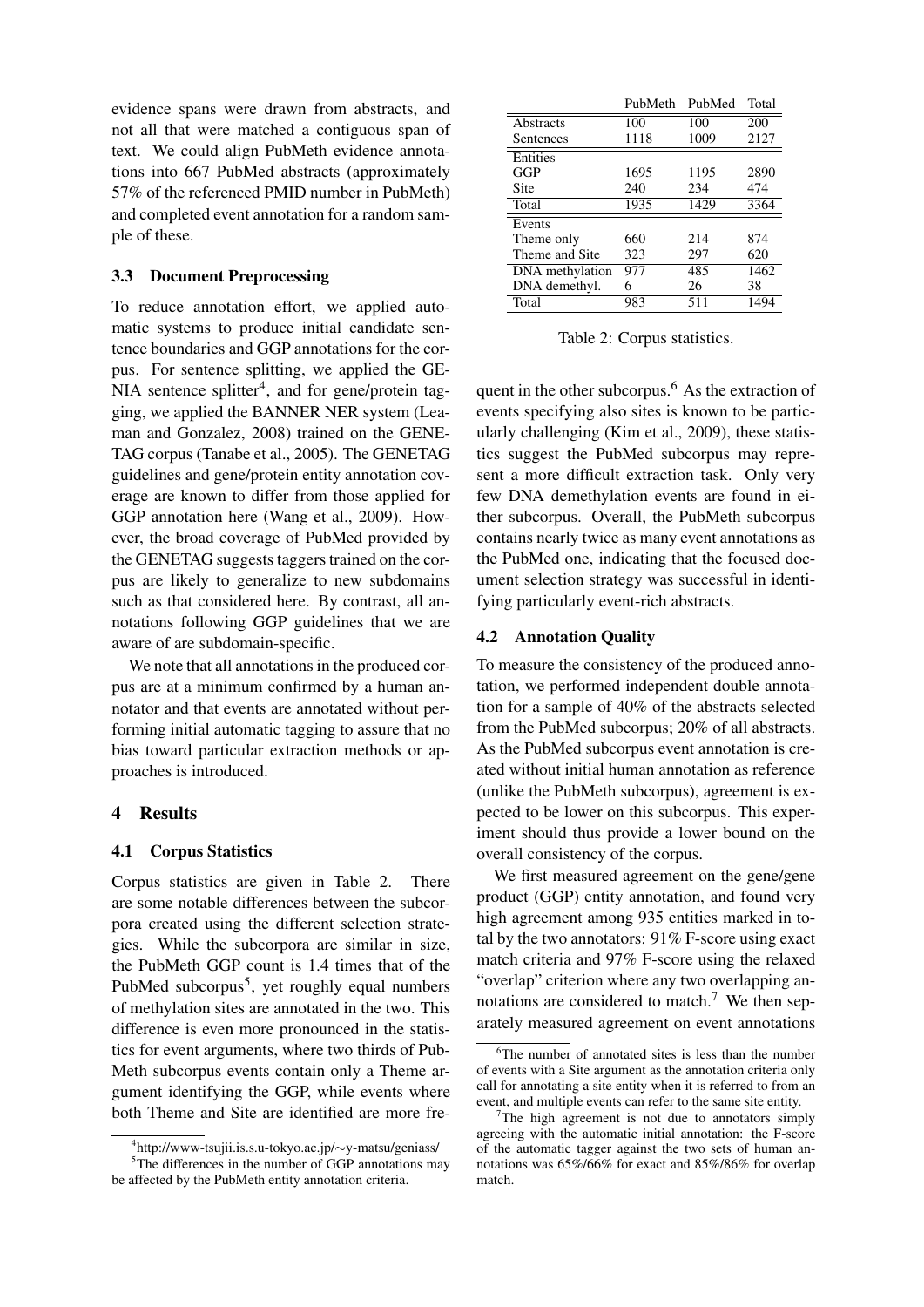for those events that involved GGPs on which the annotators agreed, using the standard evaluation criteria described in Section 4.4. Agreement on event annotations was also high: 84% F-score overall (85% for DNA methylation and 75% for DNA demethylation) over a total of 442 annotated events.

The overall consistency of the annotation depends on joint annotator agreement on the GGP and event annotations. However, in experimental settings such as that of the BioNLP ST where gold GGP annotation is assumed as the starting point for event extraction, measured performance is not affected by agreement on GGPs and thus arguably only the latter factor applies. As this setting is adopted also in the present study, annotation consistency suggests a human upper bound no lower than 84% F-score on extraction performance.

Estimates of the annotation consistency of biomedical domain corpora are regrettably seldom provided, and to the best of our knowledge ours is the first estimate of inter-annotator agreement for a corpus following the event representation of the BioNLP ST. Given the complexity of the annotation – typed associations of event trigger, theme and site – the agreement compares favorably to e.g. the reported 67% inter-annotator F-score reported for protein-protein interactions on the ITI TXM corpora (Alex et al., 2008) and the full event agreement on the GREC corpus (Thompson et al., 2009).

#### 4.3 Event Extraction Method

To estimate the feasibility of automatic extraction of DNA methylation events and the suitability of presently available event extraction methods to this task, we performed experiments using the EventMine event extraction system of (Miwa et al., 2010b). On the task 2 of the BioNLP ST dataset, the benchmark most relevant to our task setting, the applied version of EventMine was recently evaluated at 55% F-score (Miwa et al., 2010a), outperforming the best task 2 system in the original shared task (Riedel et al., 2009) by more than 10% points. To the best of our knowledge, this system represents the state of the art for this event extraction task.

EventMine is an SVM-based machine learning system following the pipeline design of the best system in the BioNLP ST (Björne et al.,  $2009$ ), extending it with refinements to the feature set,

the use of a machine learning module for complex event construction, and the use of two parsers for syntactic analysis (Miwa et al., 2010b). We follow Miwa et al. in applying the HPSG-based deep parser Enju (Miyao and Tsujii, 2008) using the high-speed parsing setting ("mogura") and the GDep (Sagae and Tsujii, 2007) native dependency parser, both with biomedical domain models based on the GENIA treebank data (Tateisi et al., 2006).

For evaluation, we applied a version of the BioNLP'09 ST evaluation tools $8 \text{ modified}$  to recognize the novel DNA methylation event type.

#### 4.4 Evaluation Criteria

We followed the basic task setup and primary evaluation criteria of the BioNLP'09 ST. Specifically, we followed task 2 ("event enrichment") criteria, requiring for correct extraction of a DNA methylation event both the identification of the modified gene (GGP entity) and the identification of the modification site (*DNA domain or region* entity) when stated. As in the shared task, human annotation for GGP entities was provided as part of the system input but other entities were not, so that the system was required to identify the spans of the mentioned modification sites.

The performance of the system was evaluated using the standard precision, recall and Fscore metrics for the recovery of events, with event equality defined following the "Approximate span" matching criterion applied in the primary evaluation for the BioNLP'09 ST. This criterion relaxes strict matching requirements so that a detected event trigger or entity is considered to match a gold trigger/entity if its span is entirely contained within the span of the gold trigger, extended by one word both to the left and to the right.

#### 4.5 Experimental Setup

We divided the corpus into three parts, first setting one third of the abstracts aside as a held-out test set and then splitting the remaining two thirds in a roughly 1:3 ratio into a training set and a development test set, giving 100 abstracts for training, 34 for development, and 66 for final test. The splits were performed randomly, but sampling so that each set has an equal number of abstracts drawn from the PubMeth and PubMed subcorpora.

The EventMine system has a single tunable threshold parameter that controls the tradeoff be-

<sup>8</sup> http://www-tsujii.is.s.u-tokyo.ac.jp/

GENIA/SharedTask/downloads.shtml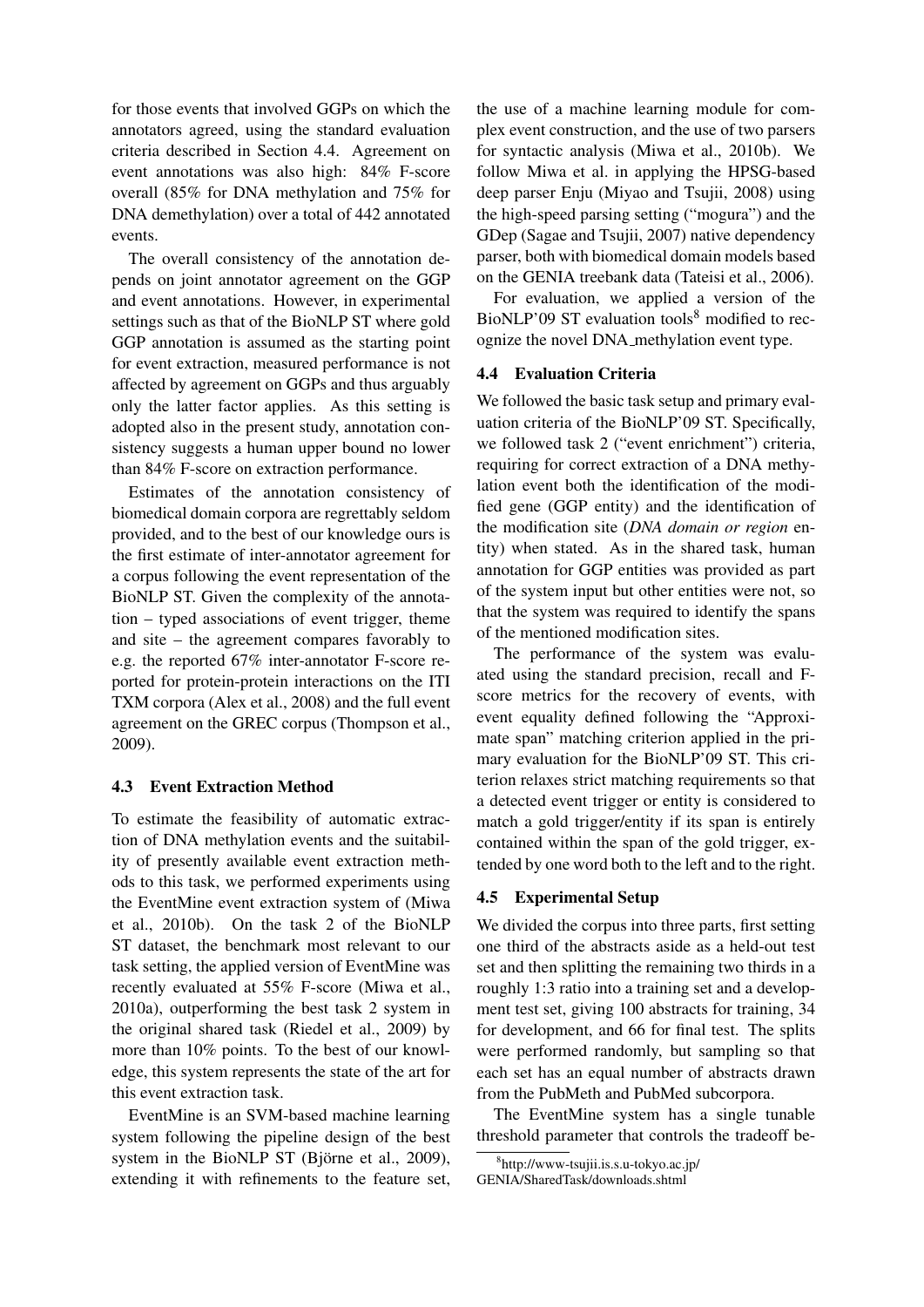| Event type        | prec.    | recall   | F-score  |
|-------------------|----------|----------|----------|
| DNA methylation   | 77.6%    | 77.2%    | 77.4%    |
| DNA demethylation | 100.0%   | $11.1\%$ | $20.0\%$ |
| Total             | $77.7\%$ | 76.0%    | $76.8\%$ |

Table 3: Overall extraction performance.

|              |        | Test set |             |
|--------------|--------|----------|-------------|
| Training set | PubMed | PubMeth  | <b>Both</b> |
| PubMed       | 64.9%  | $71.2\%$ | 71.6%       |
| PubMeth      | 62.9%  | 80.0%    | 74.0%       |
| Both         | 66.2%  | 82.5%    | 76.8%       |

Table 4: F-score by subcorpus.

tween system precision and recall. We first set the tradeoff using a sparse search of the parameter space [0:1], evaluating the performance of the system by training on the training set and evaluating on the development set. As these experiments did not indicate any other parameter setting could provide significantly better performance, we chose the default threshold setting of 0.5. To study the effect of training data size on performance, we performed extraction experiments randomly downsampling the training data on the document level with testing on the development set. In final experiments EventMine was trained on the combined training and development data and performance evaluated on the held-out test data.

### 4.6 Extraction performance

Table 3 shows extraction results on the held-out test data. While DNA methylation events could be extracted quite reliably, the system performed poorly for DNA demethylation events. The latter result is perhaps not surprising given their small number – only 38 in total in the corpus – and indicates that a separate selection strategy is necessary to provide resources for learning the reverse reaction. Overall performance shows a small preference for precision over recall at 77% F-score. We view this level of performance very good as a first result.

To evaluate the relative difficulty of the extraction tasks that the two subcorpora represent and their merits as training material, we performed tests separating the two (Table 4). As predicted from corpus statistics (Section 4.1), the PubMed subcorpus represents the more challenging extraction task. When testing on a single subcorpus, results are, unsurprisingly, better when training data is drawn from the same subcorpus; however, training on the combined data gives the best perfor-



Figure 4: Learning curve for the two subcorpora and their combination. Both subcorpora used for training. Average and error bars calculated by 10 repetitions of random subsampling of training data, testing on the development set.

mance for all three test sets, indicating that the subcorpora are compatible.

The learning curve (Figure 4) shows relatively high performance and rapid improvement for modest amounts of data, but performance improvement with additional data levels out relatively fast, nearly flattening as use of the training data approaches 100%. This suggests that extraction performance for this task is not primarily limited by training data size and that additional annotation following the same protocol is unlikely to yield notable improvement in F-score without a substantial investment of resources. As performance for the PubMed subcorpus (for which interannotator agreement was measured) is not yet approaching the limit implied by the corpus annotation consistency (Section 4.2), the results suggest further need for the development of event extraction methods to improve DNA methylation event extraction.

### 5 Related Work

DNA methylation and related epigenetic mechanisms of gene expression control have been a focus of considerable recent research in biomedicine. There are many excellent reviews of this broad field; we refer the interested reader to (Jaenisch and Bird, 2003; Suzuki and Bird, 2008).

There is a wealth of recent related work also on event extraction. In the BioNLP'09 shared task, 24 teams participated in the primary task and six teams in Task 2 which mostly resembles our setup in that it also required the detection of modified gene/protein and modification site. The top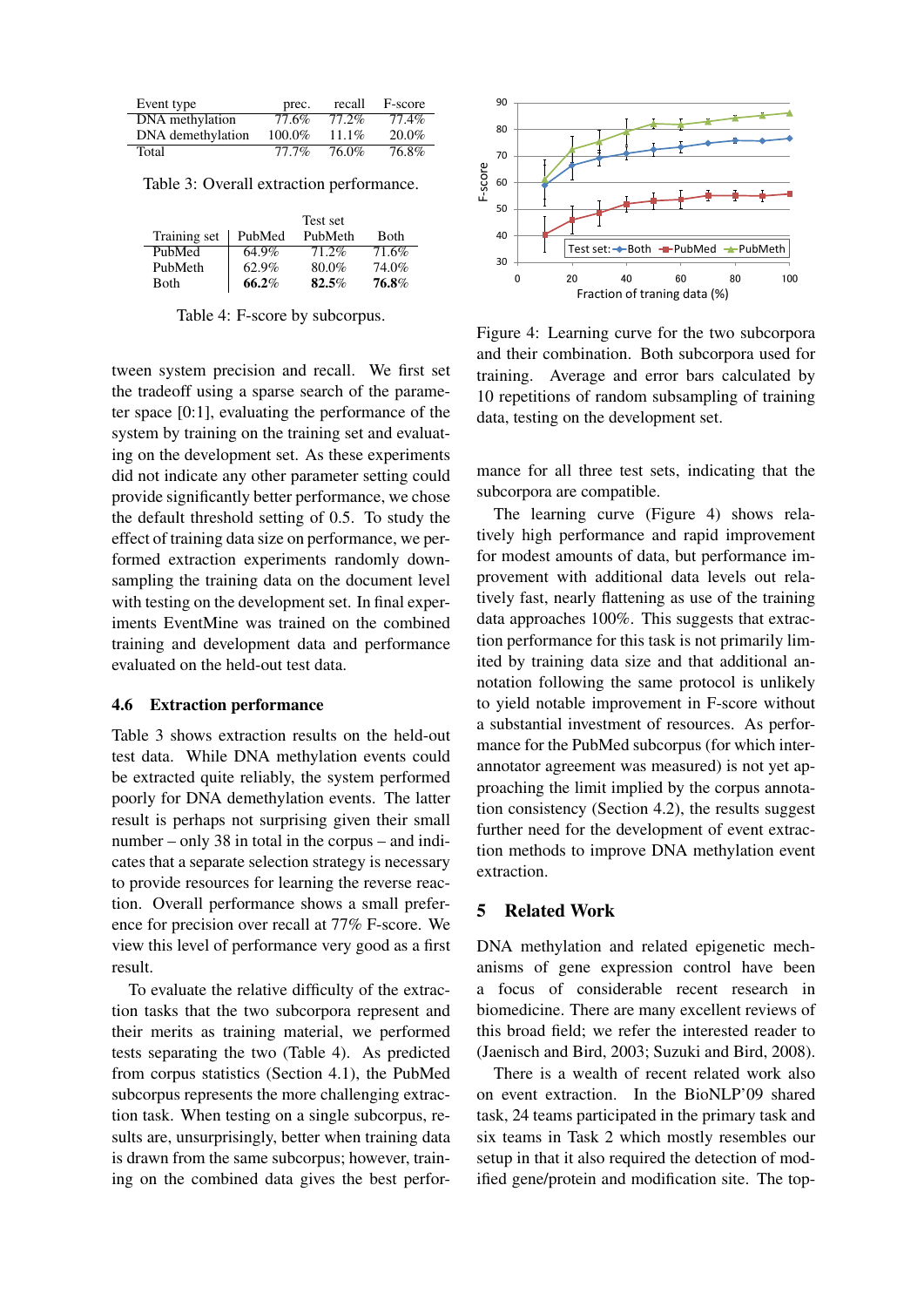performing system in Task 2 (Riedel et al., 2009) achieved 44% F-score, and the highest performance reported since that we are aware of is 55% F-score for EventMine (Miwa et al., 2010b). The performance we achieved for DNA methylation is considerably better than this overall result, essentially matching the best reported performance for Phosphorylation events, which we previously argued to be the closest shared task analogue to the new event category studied here. Nevertheless, direct comparison of these results may not be meaningful due to confounding factors. The only text mining effort specifically targeting DNA methylation that we are aware of is that performed for the initial annotation of the PubMeth and MeInfoText databases (Ongenaert et al., 2008; Fang et al., 2008), both applying approaches based on keyword matching. However, neither of these studies report results for instance-level extraction of methylation statements.

The present study is in many aspects similar to our previous work targeting protein posttranslational modification events (Ohta et al., 2010). In this work, we annotated 422 events of 7 different types and showed that retraining an existing event extraction system allowed these to be extracted at 42% F-score. Our approach here clearly differs from this previous work in its larger scale and concentrated focus on a particular event type of high interest, reflected also in results: while extraction performance in our previous work was limited by training data size, in the present study notably higher extraction performance was achieved and a plateau in performance with increasing data reached.

## 6 Discussion and Future Work

We have presented a study of the automatic extraction of DNA methylation events from literature following the BioNLP'09 shared task event representation and a state-of-the-art event extraction system. We created an corpus of 200 publication abstracts selected to include a representative sample of DNA methylation statements from all of PubMed and manually annotated for nearly 3000 mentions of genes and gene products, 500 DNA domain or region mentions and 1500 DNA methylation and demethylation events. Evaluation using the EventMine system showed that DNA methylation events can be extracted simply by retraining an off-the-shelf event extraction system at 78% precision and 76% recall. The learning curve suggested that the corpus size is sufficient and that in future efforts in DNA methylation event extraction should focus on extraction method development.

One natural direction for future work is to apply event extraction systems trained on the newly introduced data to abstracts available in PubMed and full texts available at PMC to create a detailed, up-to-date repository of DNA methylation events at full literature scale. Such an effort would require gene name normalization and event extraction at PubMed scale, both of which have recently been shown to be technically feasible (Gerner et al., 2010; Björne et al., 2010). Further combining the extracted events with cancer mention detection could provide a valuable resource for epigenetics research.

The newly annotated corpus, the first resource annotated for DNA methylation using the event representation, is freely available for use in research from from the GENIA project homepage http://www-tsujii.is. s.u-tokyo.ac.jp/GENIA.

## Acknowledgments

We would like to thank Maté Ongenaert and other creators of PubMeth for their generosity in allowing the release of resources building on their work and the anonymous reviewers for their many insightful comments. This work was supported by Grant-in-Aid for Specially Promoted Research (MEXT, Japan).

#### References

- Bea Alex, Claire Grover, Barry Haddow, Mijail Kabadjov, Ewan Klein, Michael Matthews, Stuart Roebuck, Richard Tobin, and Xinglong Wang. 2008. The ITI TXM corpora: Tissue expressions and protein-protein interactions. In *Proceedings of LREC'08*.
- Celine Amoreira, Winfried Hindermann, and Christoph Grunau. 2003. An improved version of the DNA methylation database (MethDB). *Nucl. Acids Res.*, 31(1):75–77.
- Sophia Ananiadou, Sampo Pyysalo, Jun'ichi Tsujii, and Douglas B. Kell. 2010. Event extraction for systems biology by text mining the literature. *Trends in Biotechnology*, 28(7):381–390.
- Jari Bjorne, Juho Heimonen, Filip Ginter, Antti Airola, Tapio ¨ Pahikkala, and Tapio Salakoski. 2009. Extracting complex biological events with rich graph-based feature sets. In *Proceedings of BioNLP'09 Shared Task*, pages 10–18.
- Jari Björne, Filip Ginter, Sampo Pyysalo, Jun'ichi Tsujii, and Tapio Salakoski. 2010. Scaling up biomedical event extraction to the entire pubmed. In *Proceedings of BioNLP'10*, pages 28–36.